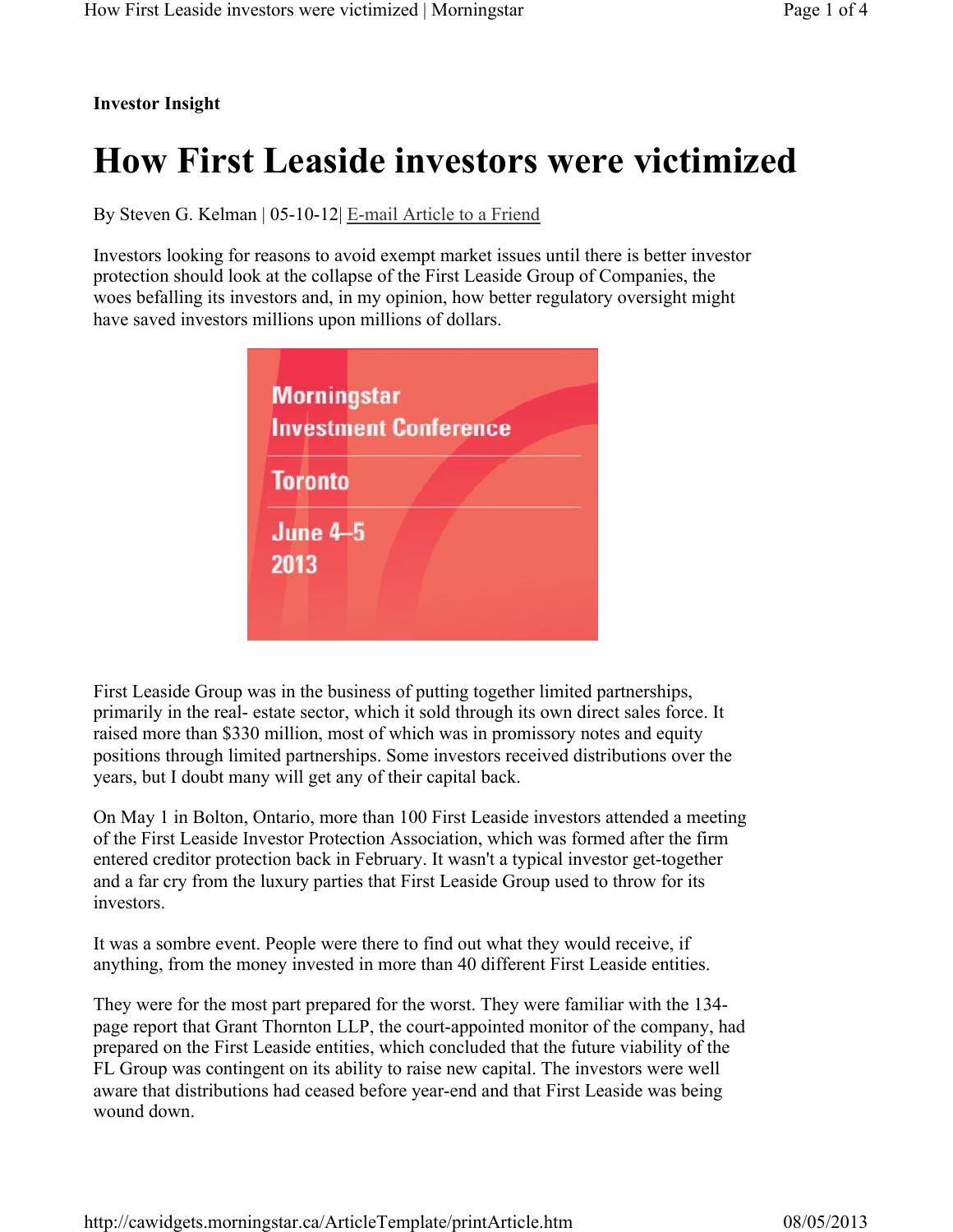Now they were getting a new report addressed to them from Grant Thornton, and the news was bad. The various entities had losses and for the most part minimal or negative equity. A case in point is the largest entity, Wimberly Apartments Limited Partnership: it owns 11 properties that were appraised earlier this year at \$59.6 million. If they were sold there would be mortgage payouts of \$59.5 million including prepayment penalties.

On top of that there would be closing costs and broker's fees of another \$3 million. But it's worse than that. In addition to the mortgages, promissory notes of \$68.3 million have to be paid as well as \$21.9 million owed to other First Leaside entities.

The end result is a partners' deficit of \$93.5 million, which can best be described as the result of placing more debt on top of debt put in place to pay the interest on other layers of debt. In fact the total amount of debt and equity raised by this entity was \$152.6 million.

What upset many investors at the meeting was that the deficits were funded in part by new money coming in from investors as well as intercompany loans. In essence, investors were told they were buying real-estate-related investment products when in reality, their money was used to finance previously contracted debt.

Some of the people in the room had invested all their savings in First Leaside investments, believing they were secure. Some may have thought their investments were diversified because they held more than one First Leaside issue. What they didn't realize was that the money they put into a specific First Leaside entity could be lent to any other First Leaside entity.

This was disclosed in the lengthy and complex offering documents, which unfortunately few investors read and fewer understand. This is not the sort of item generally included in a sales pitch.

Most of First Leaside's investment products were exempt issues, with information provided by offering memorandum and not with the protection of a prospectus. The initial Grant Thornton report stated that about 90% of the 1,000 investors were accredited investors, which means that buyers were supposed to have substantial income or substantial financial assets. The other 10% would have bought a minimum of \$150,000 in a single investment.

Still, this was not an exclusive gathering of millionaires. There were many in the group who had simply invested their couple of hundred thousands of savings, their RRSPs, their RRIFs. One told me while we were lining up for coffee that she was trying to return to the workforce. She was totally unaware of the risks of the investment she had been sold. This was a common story told by many investors.

As I pointed out in a column last December, the regulators' premise behind the exemptions is that someone playing with large amounts has a certain level of sophistication, the ability to withstand financial loss, the financial resources to obtain expert advice, and the incentive to carefully evaluate the investment, given its size.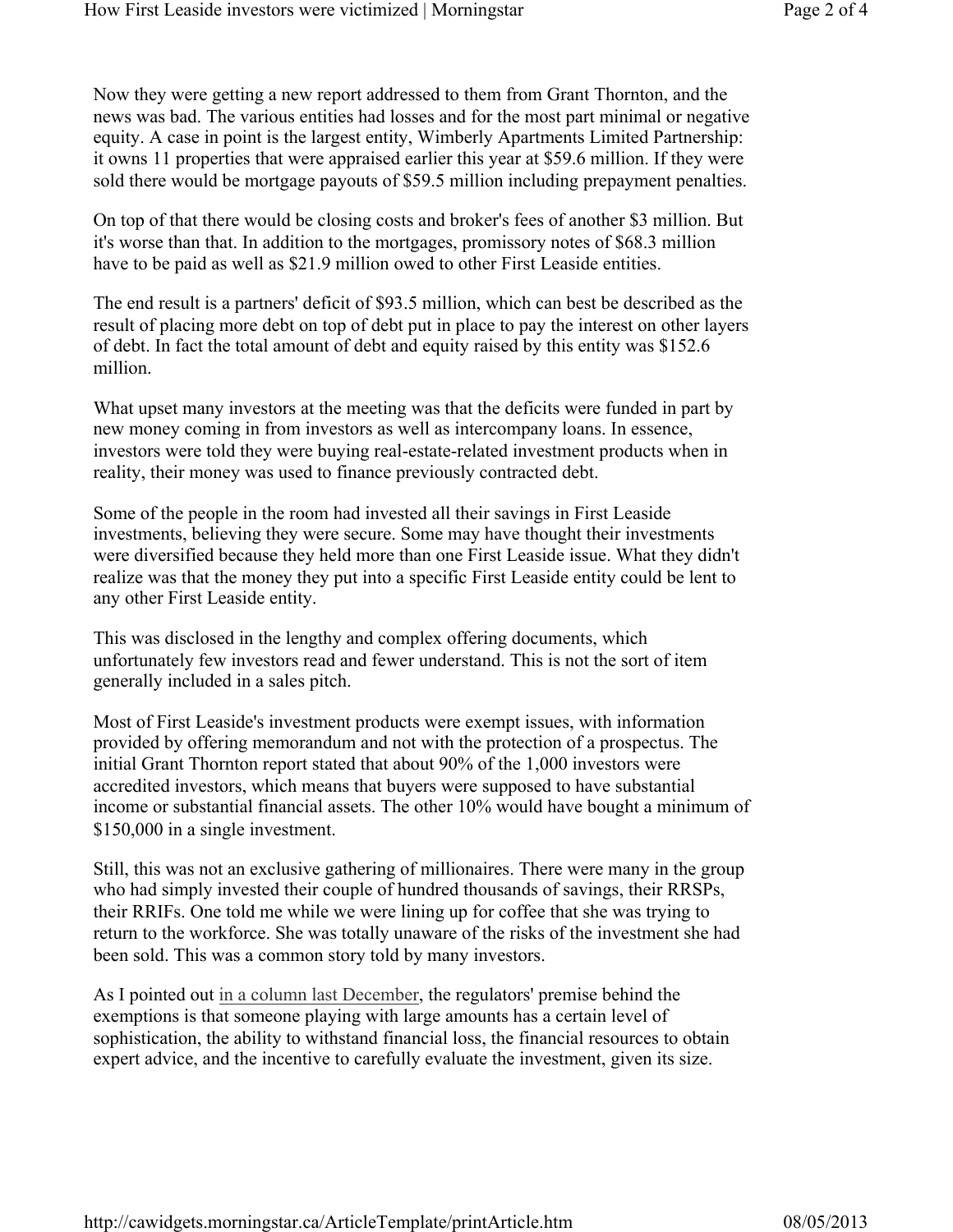The key problem, as I see it, is that many exempt issues are sold to people who haven't a clue about what they are buying and are given information that they don't understand and, in many cases, is incomplete.

Furthermore, since First Leaside was a direct seller, there wasn't a layer of due diligence that investors are supposed to get when they buy from dealers who sell products from many sources.

On top of that, disclosure was dismal. A limited partnership is what is called a nonreporting issuer. They are not offered to the general public but only to accredited investors and individuals willing to invest a minimum of \$150,000. They don't have to publish financial information or even notify investors about changes in its business. In fact an offering memorandum dated November 3, 2010 for Wimberly Fund unsecured promissory notes stated "You will not receive ongoing information about this issuer." The offering memorandum did not include financial information.

It's impossible to evaluate an investment without proper financial statements. In a report to partners written in late February 2010, David C. Phillips, the managing partner of the First Leaside Group of Companies, stated that in 2009, "after a delay of more than three years, Wimberly Apartments Limited Partnership's (WALP) audited financial statements for 2006-2008 were completed by KPMG."

The reason for the delay, however, was more than a little spat over a few numbers. The auditors included a going-concern note on the 2006-2008 Wimberly financial statements, questioning the continued viability of the entity.

I have no doubt that auditors and corporate managements may have disagreements over items and allocations. But from my perspective anything as important as a disagreement over the viability of the company is something that should be disclosed to potential investors before raising a single additional dollar.

The buyers I saw at the meeting were not sophisticated investors who were familiar with these companies' businesses and finances and could evaluate the investments offered. They were retail investors who were sold risky products without, in my opinion, full disclosure of the risks.

My suggestion to the regulators is that if something is aimed at retail investors, apply prospectus protection and require the same reporting standards for to all issuers. The markets have changed over the years, and many exempt offerings today are aimed at individual investors rather than institutions. First Leaside is an example of where the regulations failed.

In a follow-up article, I'll examine in further detail how investors were victimized in this case.

Steven G. Kelman is president of Steven G. Kelman & Associates Limited. His company provides specialty publications and training for the mutual fund industries. Steven is the author of several personal finance books and is author or co-author of courses offered by the Investment Funds Institute of Canada, including the Ethical Conduct and Behaviour continuing education course and the Labour-Sponsored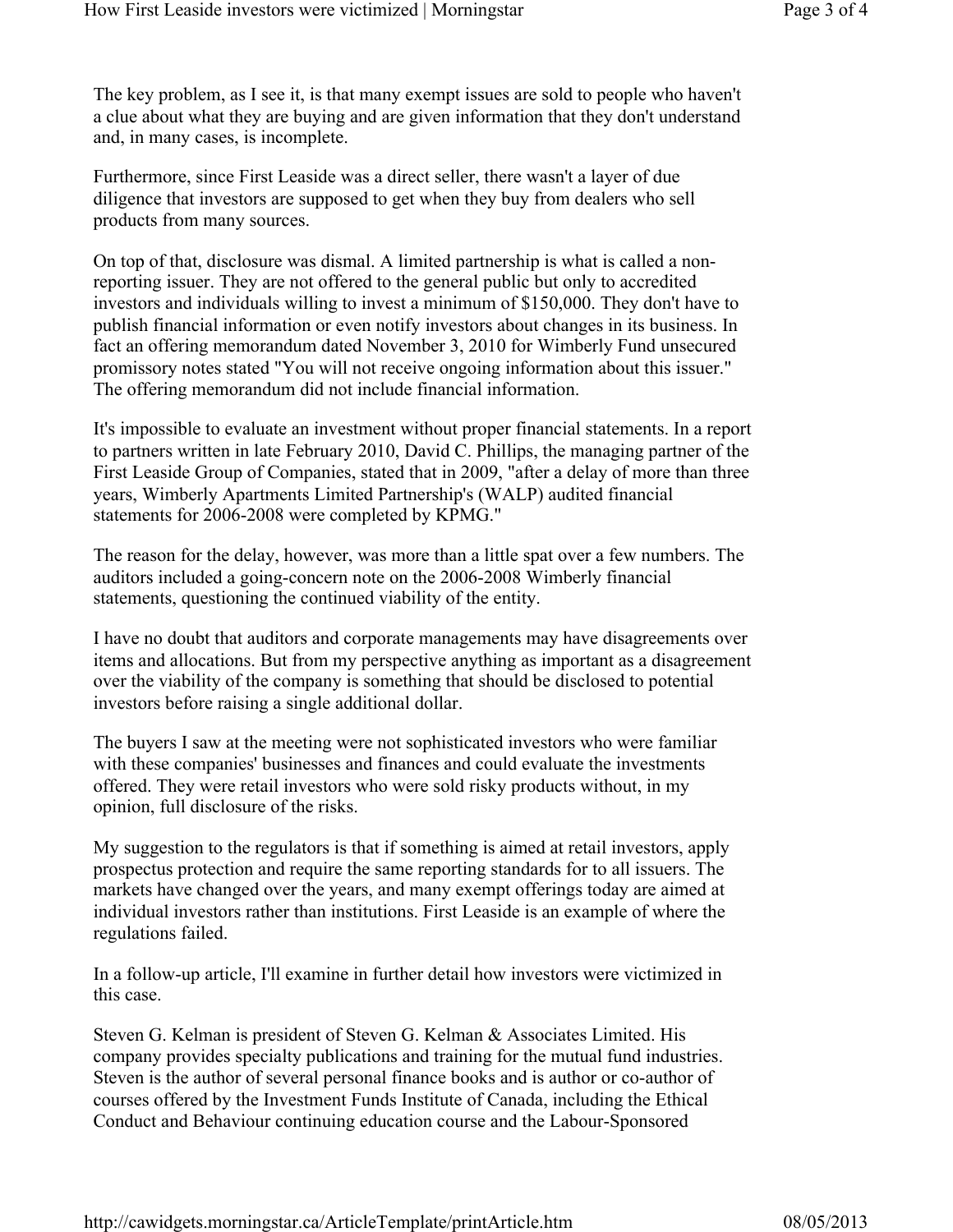Investment Funds course. He received a B.Sc. from McMaster University, an MBA from York University and holds a Chartered Financial Analyst designation.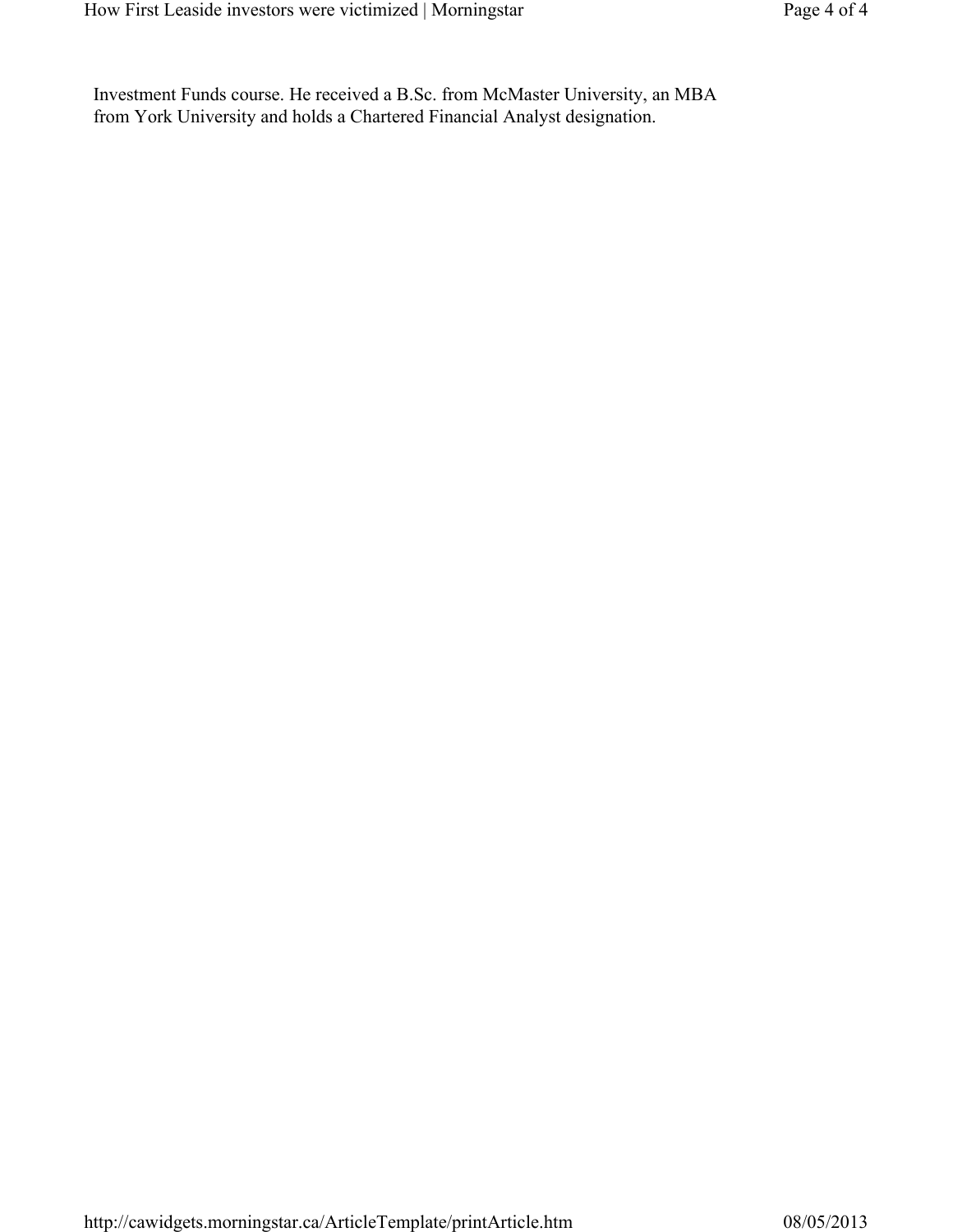## **Investor Insight**

## **Why wasn't First Leaside shut down earlier?**

By Steven G. Kelman | 05-11-12| E-mail Article to a Friend

Investors in First Leaside Group should be asking why sales of its products weren't closed to new investors several years before the Ontario firm entered creditor protection in February.

| <b>Morningstar</b><br><b>Investment Conference</b> |  |  |  |  |
|----------------------------------------------------|--|--|--|--|
| <b>Toronto</b>                                     |  |  |  |  |
| <b>June 4-5</b><br>2013                            |  |  |  |  |

The severe financial problems should have long been apparent to its directors and regulators. For that matter, even ordinary investors would have realized the high risks of catastrophic losses, had they been given all the facts.

As noted in my previous column, First Leaside was in the business of putting together limited partnerships, primarily in the real- estate sector, which it sold through its own direct sales force. It raised more than \$330 million, most of which was in promissory notes and equity positions through limited partnerships.

On Nov. 7, 2011, First Leaside Group informed its investors by letter that accounting firm Grant Thornton had concluded that the "future viability of the FL Group was contingent on their ability to raise new capital." The trouble is, the directors had known this material information since Aug. 19, 2011 -- almost three months earlier.

The November letter was signed by David C. Phillips, president; Douglas Hyatt, chairman, and Leo de Bever, a director. (De Bever, whose involvement had lent credibility to First Leaside, is also CEO and chief investment officer of the Alberta Investment Management Corp.)

Even had the First Leaside directors disagreed with Grant Thornton's bleak assessment, the accountants' opinion should have been shared with investors in a timely manner. Clearly, there were serious risks. In my opinion, there was at minimum a moral obligation to inform investors of the contents of the report without undue delay.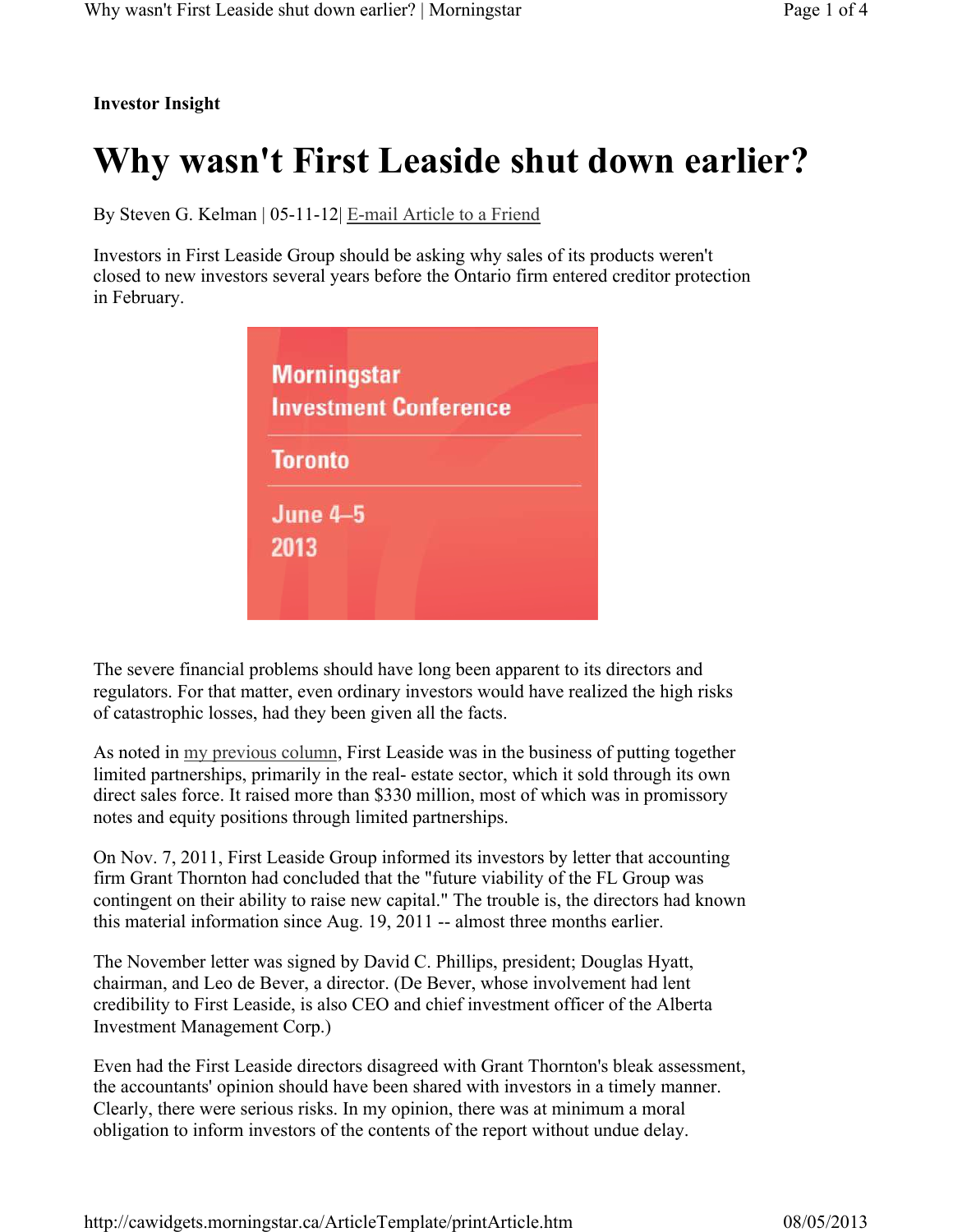Instead, by the time the report was released, investors were trapped in money-losing investments. Worse still, new investors had come aboard.

The Ontario Securities Commission had requested in late October that trading cease on First Leaside proprietary products, and the company complied voluntarily to give it time to reorganize its affairs.

OSC staff advised First Leaside that in their view, "it is not appropriate to use money raised from new investors to fund the operating losses, rehabilitation costs and distributions of existing limitation of existing partnerships."

Even so, many investors fell between the cracks. Between the time the Grant Thornton report was delivered to management but not yet shared with investors and the time that trading ceased, \$20 million of new investment was received from investors. (Currently, a group of these investors are weighing their legal options.)

In a Dec. 23 letter to investors in the partnerships, Phillips attempted to put the best face on a bad situation. In the letter, the First Leaside president referred to a new model, a new reality, and a new plan to move forward.

This message of hope to the partners was in sharp contrast to the prolonged delays in producing financial statements, and blunt warnings from Grant Thornton of the very real prospects of business failure.

Then in February 2012 the other shoe dropped. First Leaside was placed under the control of a court-appointed chief restructuring officer.

As I noted in my previous article, there was a more than three-year delay in producing the 2006 to 2008 audited statements for Wimberly Apartments Limited Partnership, the largest First Leaside issue.

When the statements were finally produced, they included going-concern notes from the auditors that questioned the continued viability of the entity. A going-concern note -- essentially a red warning flag for investors -- was also included in the 2010 financial statements.

From my perspective, anything as important as the audit of financial statements that is three weeks overdue -- let alone three years -- should make investors nervous. On this basis alone, there was reason for concern as far back as early 2007 as to the viability of the Wimberly Apartments LP.

Also withheld for months from investors were the contrasting views between the hopes expressed by First Leaside management, and the warnings issued by Grant Thornton.

In Grant Thornton's August report, First Leaside management was on record as stating that they could put together a bail-out package by throwing in \$5 million in 2011.

Grant Thornton disagreed emphatically. It noted that the projections in management's model were not fully supported by the information presented, or by historical trends. It projected a cash-flow deficiency of approximately \$15.9 million over the three-year period ended in 2013.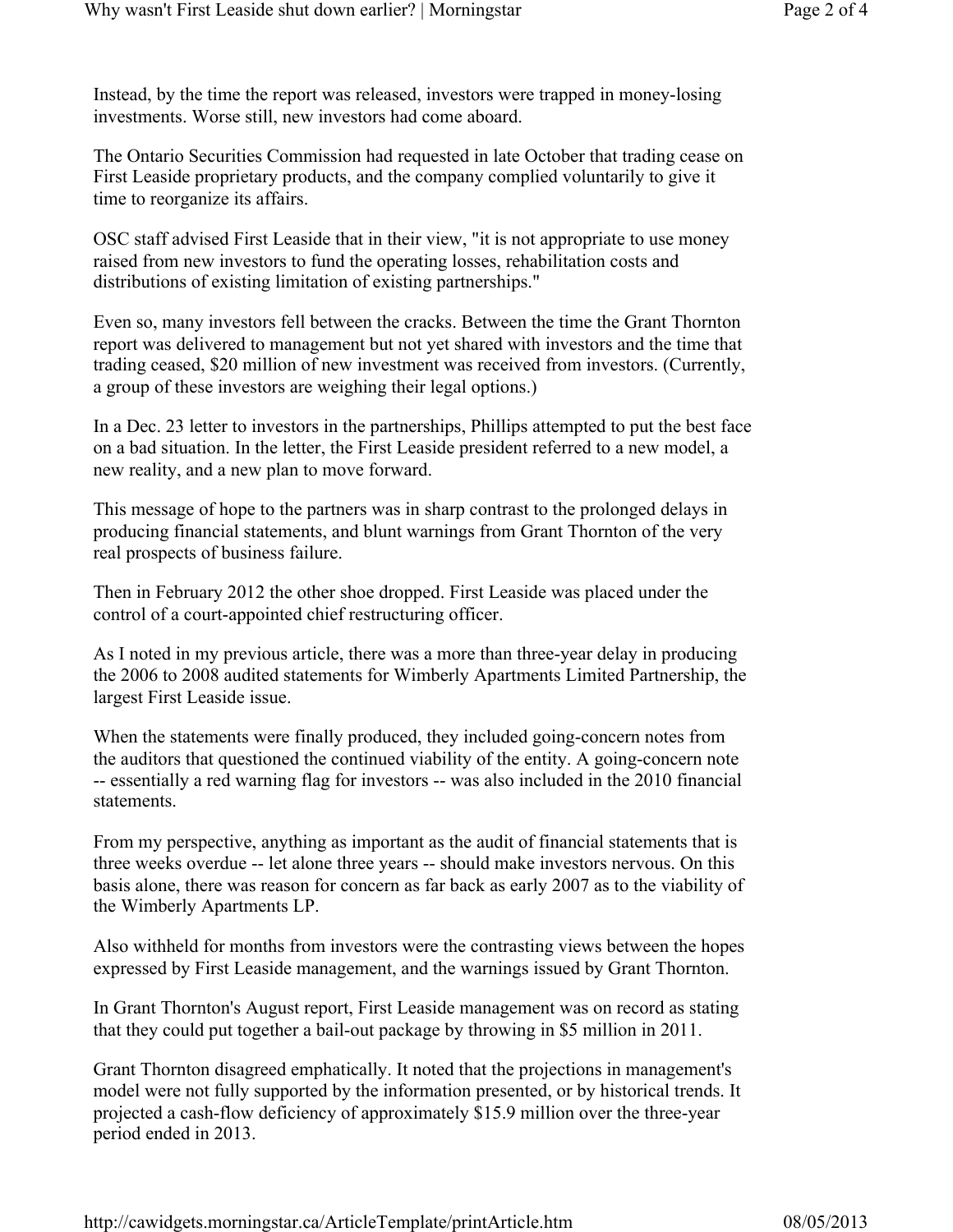Some investors believe at least parts of First Leaside can be rescued. Several days after the May 1 investors' meeting in Bolton, Ontario, I learned of someone who would like to head up a group of fellow investors to go to the Texas properties and fix them up for approximately \$100,000 in materials and \$40,000 for air-conditioning units and appliances. This faint hope assumes that investors will supply their labour free of charge.

At some point, First Leaside directors are going to have to answer some very pointed questions: When did they first learn about the delays in completing audited statements? Did they consider this a material fact that should be disclosed to potential investors? Why would they allow sales to continue on after learning this?

On what basis did they allow sales to continue after the OSC required a third-party analysis of the viability of the companies? Was this not a material fact that should have been conveyed to investors?

Also facing scrutiny are the two First Leaside entities that sold the securities. They are First Leaside Securities Inc., an investment dealer regulated by the Investment Industry Regulatory Organization of Canada (IIROC), and F.L. Securities Inc., an exemptmarket dealer regulated by the OSC.

Like other IIROC-regulated investment dealers, First Leaside Securities has specific obligations to the regulators and to clients, including recommending only investments that are suitable for specific investors. Salespeople are obligated to know their clients.

This raises the question as to whether and when IIROC reviewed know-your-client forms against the securities purchased. The Wimberly Apartment securities were risky and illiquid and in my opinion speculative given the auditors' concerns.

Some provinces require purchasers of exempt issues to sign a Schedule D risk acknowledgement that includes the following sentence: "I acknowledge that this is a risky investment and that I could lose all the money I invest."

That signed disclosure document may be designed to give the dealer and its salesperson some protection. But if it wasn't a suitable investment when recommended -- based on the investor's age, investment knowledge, objectives and risk tolerance -- all this piece of paper shows is that a salesperson recommended an unsuitable investment.

Investment dealers are supposed to keep a minimum amount of capital and adequate errors-and-omissions insurance. What coverage did the two dealers have? I assume more than a few lawyers are looking into this.

Here's yet another stewardship issue that raises questions: Grant Thornton's report to investors, dated May 1, points out that \$500,000 was authorized to be paid to a holding company of First Leaside president Phillips. These funds cleared on Nov. 3, 2011. On what basis were these funds paid? Were the directors aware of this payment?

Steven G. Kelman is president of Steven G. Kelman & Associates Limited. His company provides specialty publications and training for the mutual fund industries. Steven is the author of several personal finance books and is author or co-author of